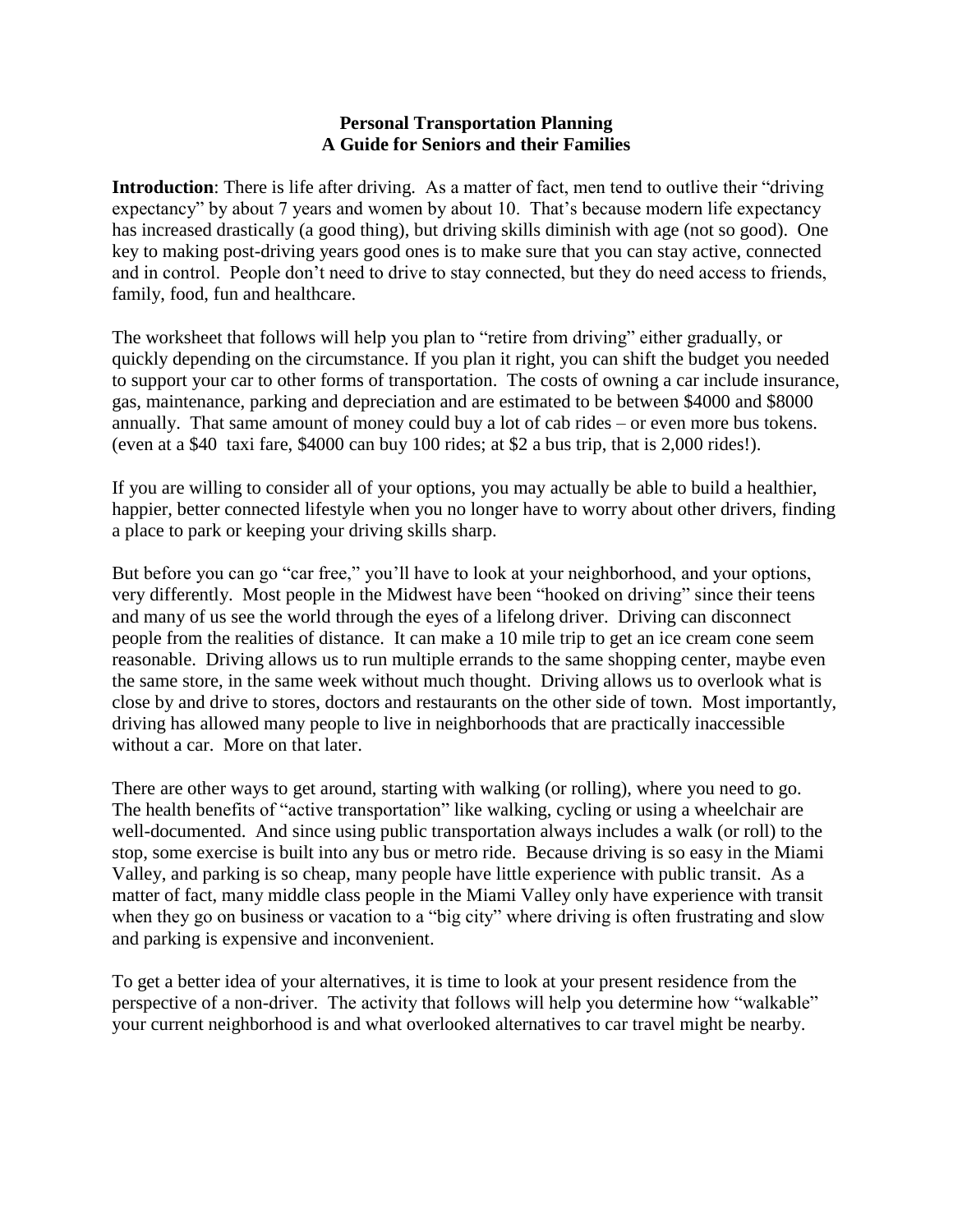**DIRECTIONS: Use the questions below to guide your personal transportation planning. Make notes in the blank spaces provided. You may have to do some research to answer some of the questions concerning bus routes, taxi fares, etc. After completing the activity, you should have a much better picture of how you can stay active and connected to the community if and when you limit or stop driving.**

First, the "Big Question" Do you want to "Age in Place" – that is, stay in your current home for the rest of your life, if at all possible?

If Yes \_\_\_ **Complete Section 1** If No \_\_\_\_ **Complete Section 2** 

If Not Sure \_\_\_ **Complete both Sections 1 and 2**

Section 1 of this guide will help you analyze your current residence in terms of transportation and mobility. You may also want to visit [www.walkscore.com](http://www.walkscore.com/). This handy website allows you to enter an address and find out how "walkable" or how "car dependent" a particular address is. Enter your current address and see if you agree with the "walkability" rating of your neighborhood.

## **Section 1**

If you answered "Yes" or "Not Sure" to the "Age in Place" question, start by answering the questions in Section 1. If you answered "No," and have already decided you will relocate at some point, you can skip to Section 2.

1. Do you think your current neighborhood would "make sense" if you didn't drive? Yes No

Factors to consider: Are there sidewalks? What is within walking distance of your home? Grocery stores? Drug store? Restaurant? Friends? Senior Center? Place of worship? None of these? All of these? Do you currently walk to any or all of these destinations? Realistically, would you walk to them if you chose to stop driving?

Your notes:

Is there public transportation? How far from your home? How often does the bus/metro come? Where can you reach using that bus with minimal transfers? Do you currently ever take the public transportation? Realistically, would you if you chose not to drive?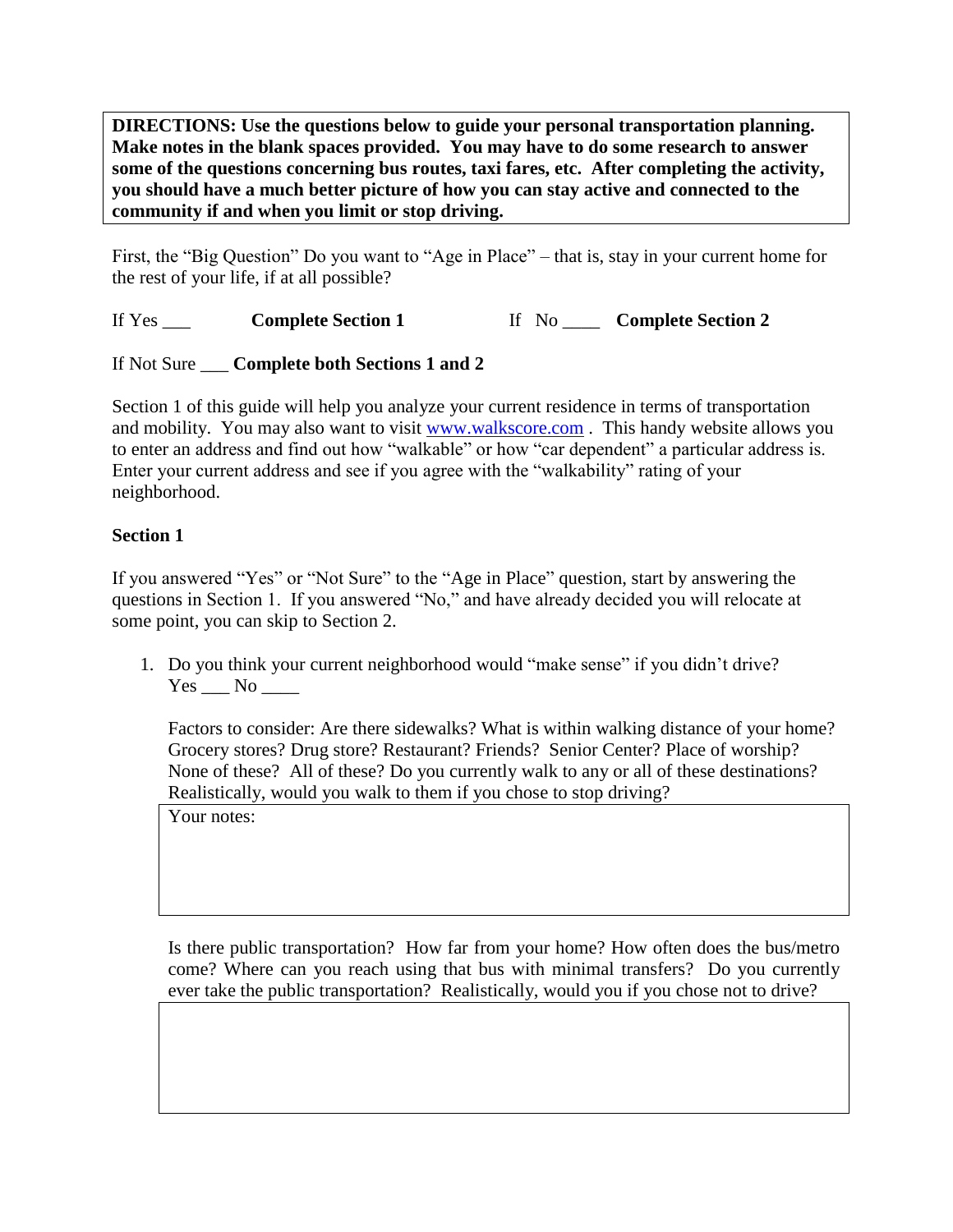Is there a senior transportation program that serves your current neighborhood? What are the costs? What are the hours of operation? Does it serve destinations you need to reach (your doctor, a grocery store, hairdresser, etc.)?

Are there taxi services, or other private pay transportation options? If yes, how much would it cost to reach your favorite destinations? How much would you need to budget monthly to meet your basic transportation needs?

Are there neighbors close by who you feel comfortable asking for an occasional ride? If yes, it is best to confirm if they are willing to help out before an emergency arises.

What will be your social outlets as you drive less? Is there a senior center? Are there nearby restaurants? Parks? Shopping areas? How will you get there?

Do you have younger family members or friends who you would be willing to ask for rides on a regular basis who live close by your current home?

 $Yes$   $No$   $\_\_$ If yes, it is best to confirm they are willing before an emergency arises. Factors to consider: How far away do they live? How busy are their schedules? Would you be willing to go places when family or friends are available, rather than when you want to? (for example, would you schedule your grocery shopping or doctor appointments at their convenience?)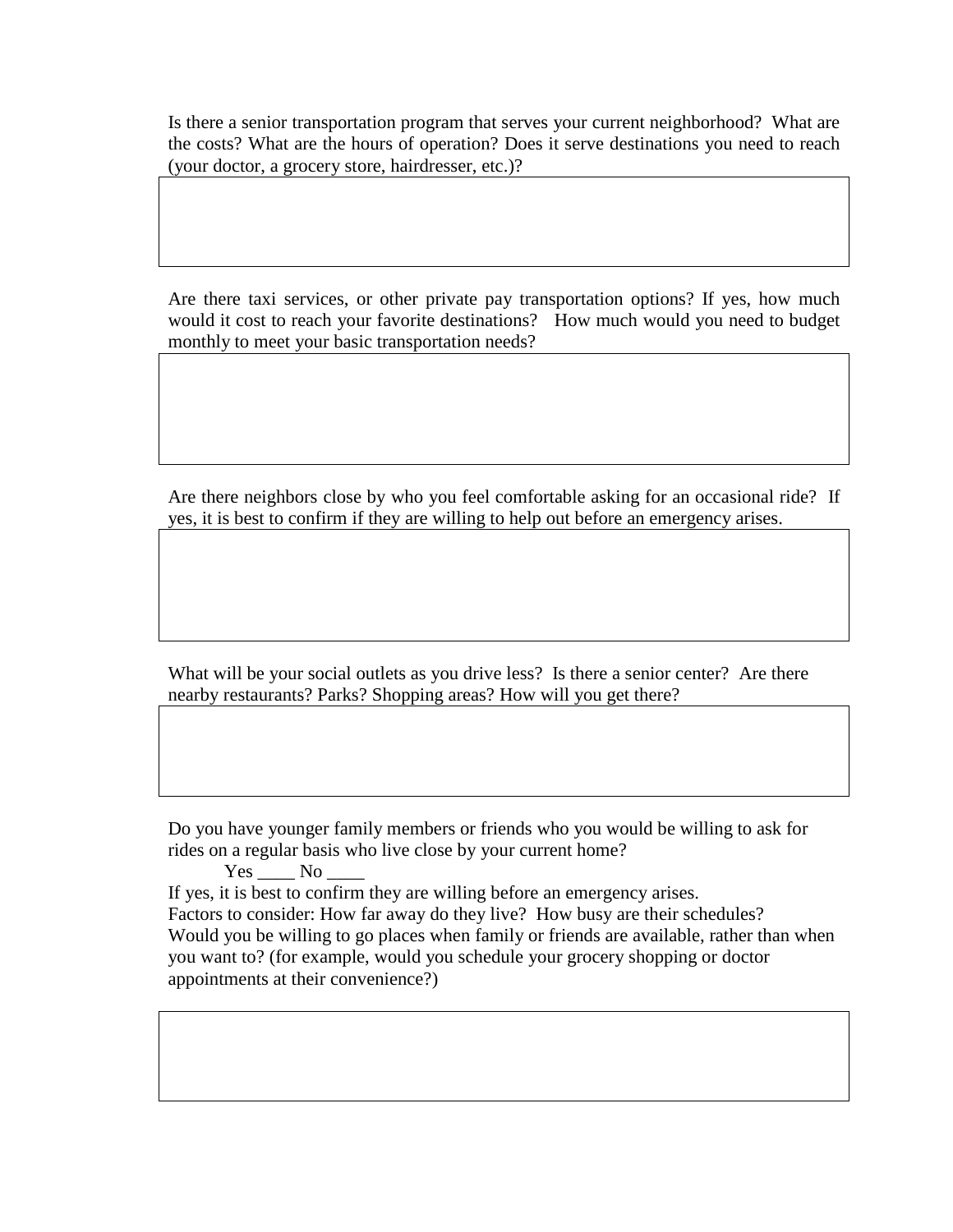Are you willing to make changes that would make it easier to get to needed destinations?

Things like: Changing barbers or hairdressers? Changing grocery stores? Looking into delivery services? Maybe even changing doctors? Many people originally select these kinds of personal services at a time in their lives when transportation was not an issue, or even when they lived in a different part of town. Now may be the time to rethink these services.

## **Section 2**

If you answered "No" about Aging in Place, that probably means you are planning to move or you are at least considering it. When you relocate, the same transportation and mobility issues need to be considered, however, your options are far greater because you can now pick a location that "makes sense" at this stage of your life.

You may want to visit [www.walkscore.com](http://www.walkscore.com/). You can enter any potential new address and find out how "walkable" or how "car dependent" that particular address and the surrounding community is considered. You may also want to visit [www.concretechange.org](http://www.concretechange.org/) and learn about the concepts of universal design and "visitability" – important factors when considering a new home.

While this planning activity focuses mainly on transportation and mobility, your first consideration may be the general type of community you would like to live in.

1. **Option 1: Do you want to live in a community specifically designed for older people?** A retirement community, independent living community or a continuous care community? If yes, there are many considerations beyond transportation and mobility that this planning guide **does not** address. But there are a couple of basic questions related to transportation that you need to ask.

Is the retirement community located near "off campus" destinations that you would need or enjoy? If yes, are they near enough to walk to? Are there sidewalks connecting the community to the places you would like to walk?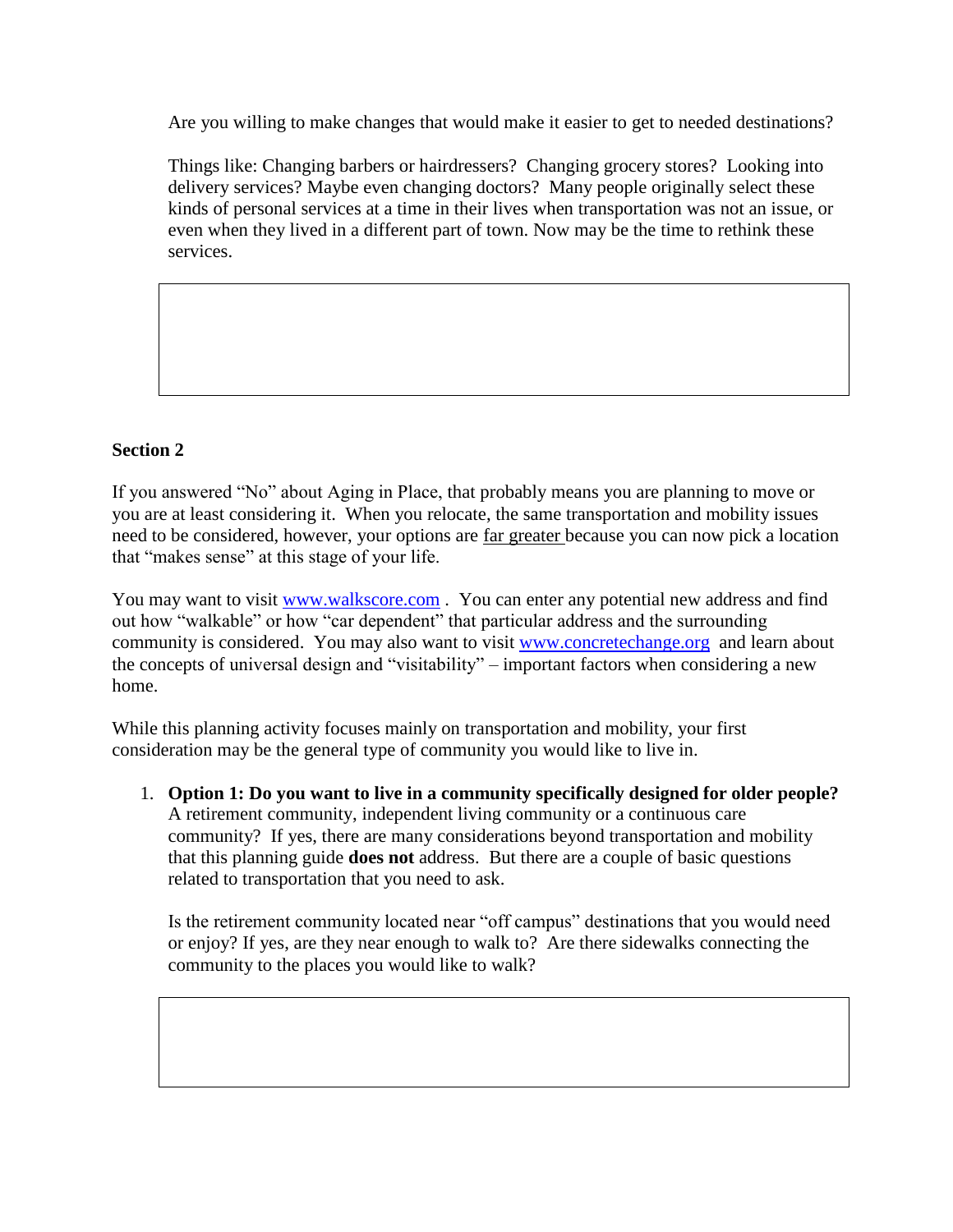What transportation does the retirement community offer? Is access to that transportation included in your monthly fee, or is it extra? What kind of transportation is included, and for what days and hours? Could you get to a weekend ballgame, or an evening concert at a reasonable cost? Ask current residents their impressions about the transportation available to them.

Is there public transportation nearby? How far from the retirement community? How often does the bus or metro come? Where all can you reach using public transportation with minimal transfers?

2. **Option 2: Do you want to live in a neighborhood that includes people of all ages?** If so, the questions are much the same as those at the beginning of this exercise, but you can now consider a variety of potential addresses and then consider transportation and mobility issues for each option. Some neighborhoods are much more "walkable" then others and may make more sense if you cut back or stop driving. Write down several locations that you would consider and then answer the questions that follow for each one.

Would this **new** neighborhood "make sense" if you couldn't drive?  $Yes$  No  $\_\_$ 

Factors to consider: What is within walking distance of your potential new home? Grocery stores? Drug store? Restaurants? Friends? Senior Center? Place of worship? None of these? All of these?

Is there public transportation? How far from the address? How often does the bus or metro come? Where can you reach using public transportation with minimal transfers?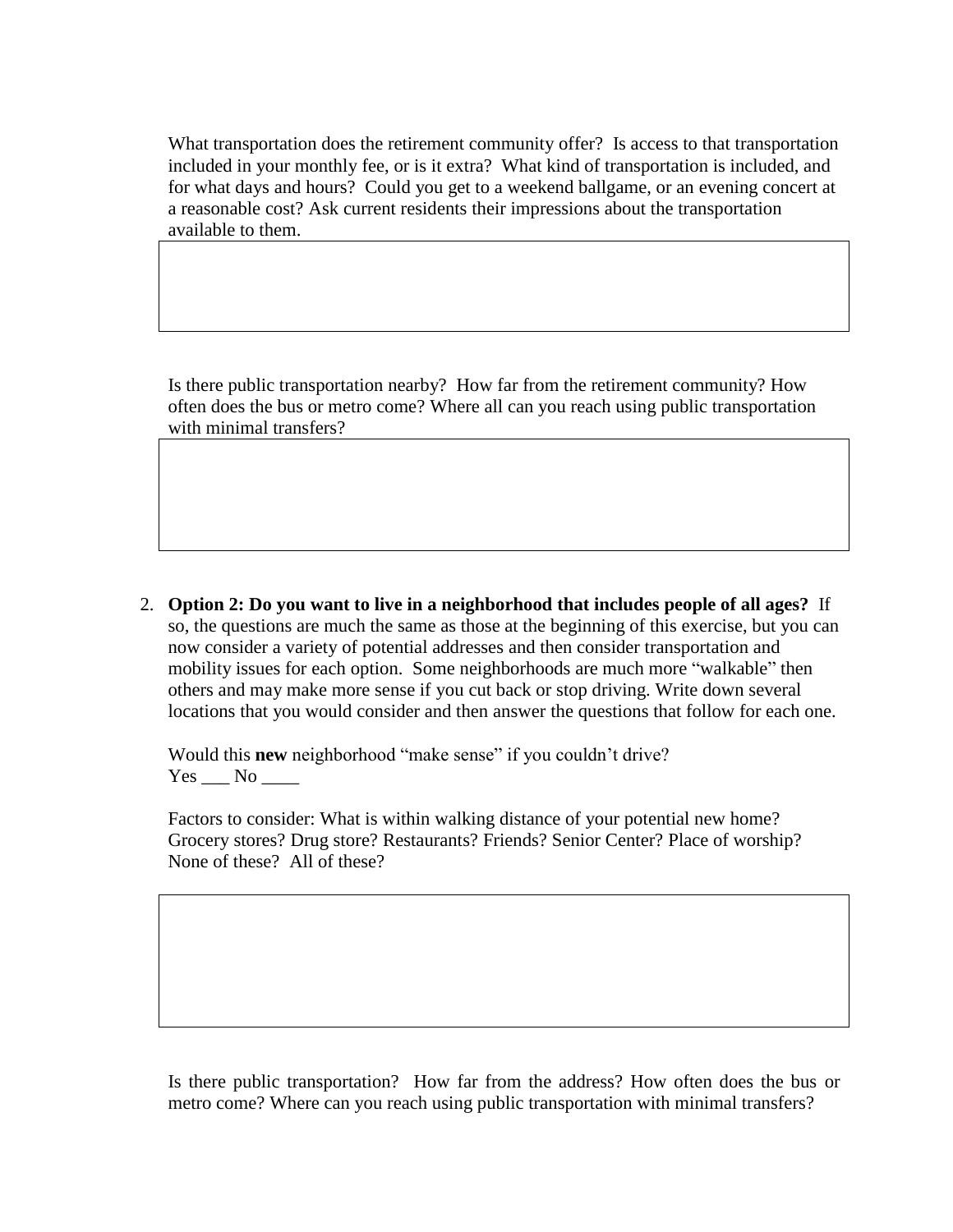Is there a senior transportation program that serves that neighborhood? What are the costs? What are the hours of operation? Does it serve destinations you need to reach (your doctor, a grocery store)?

Are there taxi services, or other private pay transportation options? If yes, how much would it cost to reach your favorite destinations? How much would you need to budget monthly to meet your basic transportation needs?

Would you have neighbors who you would feel comfortable asking for an occasional ride? In other words, would you know anybody in the new neighborhood? Or be willing to make new friends and ask for a ride?

What will be your social outlets as you drive less? Is there a senior center? Are there restaurants? Churches or clubs you could join? If yes, how will you get there?

Would you have younger family members or friends nearby who you would be willing to ask for rides on a regular basis? Yes \_\_\_\_ No \_\_\_\_

Factors to consider: How far away do they live? How busy is their schedule?